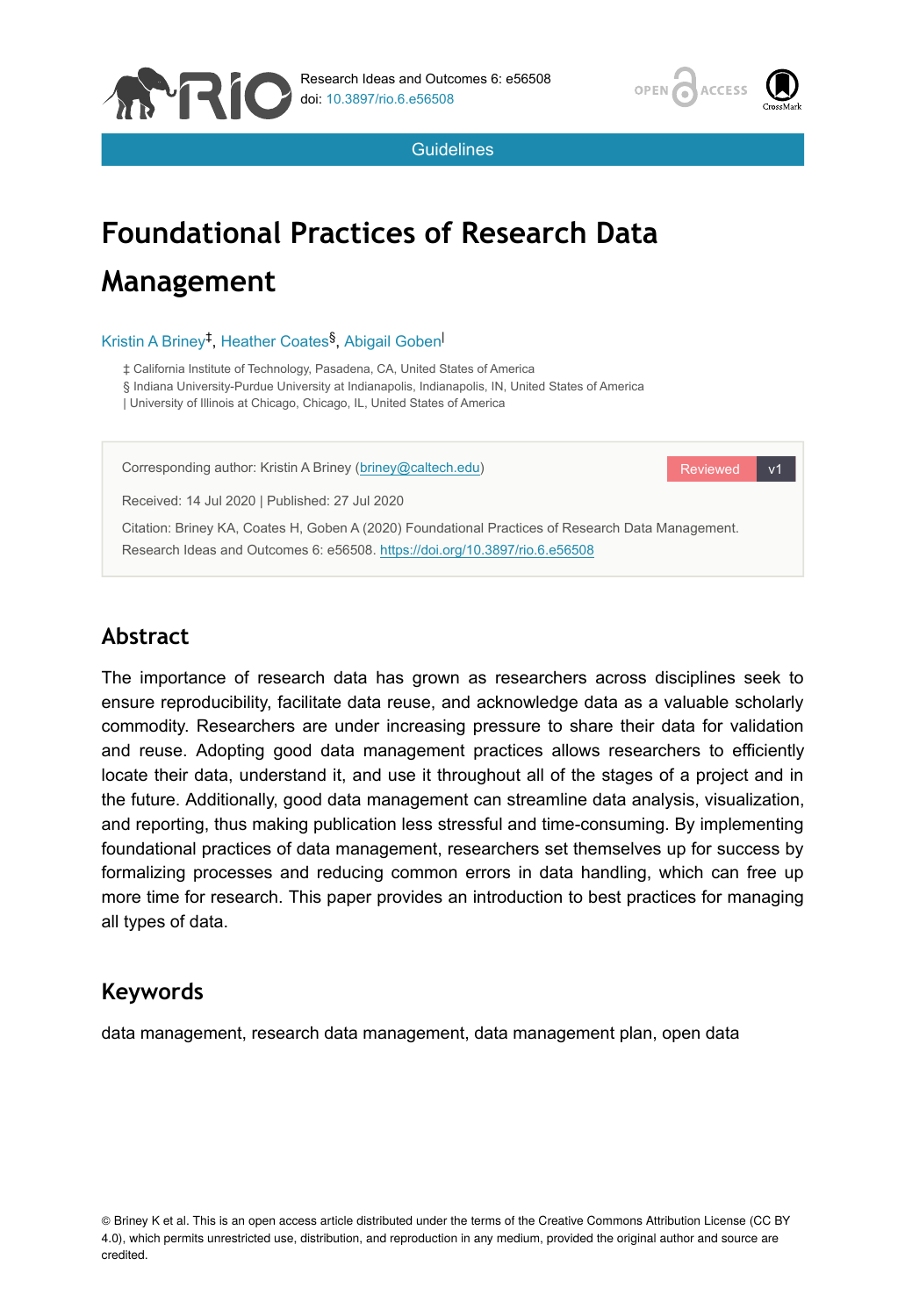#### **Introduction**

Researchers regularly lose data. Whether it is on the small scale like one scientist's thesis data disappearing with a lost laptop or on the large scale like historically significant scientific data from NASA that was likely overwritten during a magnetic tape shortage in the 1970's (Pearlman 2009), there is a long history of data not being available when researchers need it. A study by Vines, et al. found that biological data disappears at a rate of 17% per year after a study is published Vines et al. (2014). And even when researchers still have access to the data, countless research hours have been spent trying to locate specific data files on a computer and then understand exactly what that data means. Data management offers safeguards and solutions to prevent and solve many of these problems.

Well managed data is a benefit to any researcher as it requires less digging to find, less effort to understand, and less processing to prepare for collaboration, reuse, and sharing. Good data management prevents a failed hard drive or the loss of a key collaborator from ending a project or requiring re-collection of data. The primary motivation for data management, however, is that it makes research go more smoothly, allowing the researcher to focus on the problems of science rather than data adminstravia. Beyond the individual researcher, good data management can contribute to scientific communities as a whole -- improving the speed of discovery, enhancing the veracity of new findings, allowing for increased collaboration, and providing new opportunities for educational use of data. The practices described in this article are foundational and broadly applicable, though projects may also benefit from advanced data management practices and disciplinespecific standards, not addressed here, that are tailored to the needs of individual projects.

Data management, as referred to in this article, is a set of processes and project management strategies that actively occur throughout a project. This is distinct from building a living data management plan (DMP), as recommended by Michener (2015). Here data management is used to refer to practices that make it easier for any researcher to find and use data when it is needed, whether it is old or new. When used effectively, data management behaviors (which can be described in a DMP) make using, sharing and reusing data easier. Many of these practices extend or build upon project management techniques. This is because, in order for scientific teams to collaborate effectively, they need to establish a shared understanding of a project's tasks, including procedures for data management, and how the team will function. For this reason, good data management practices also include behavioral changes and clearly identified roles and responsibilities.

Developing a visual representation of the research process — sometimes called a workflow diagram — can be both a valuable process and tool for the integration of data management practices into research and identifying key roles and responsibilities. The process of creating this representation facilitates team learning and fosters a shared understanding of how the project, as well as functioning as a reference point for future discussions. The diagram can be as informal as a hand-drawn diagram (Fig. 1) or as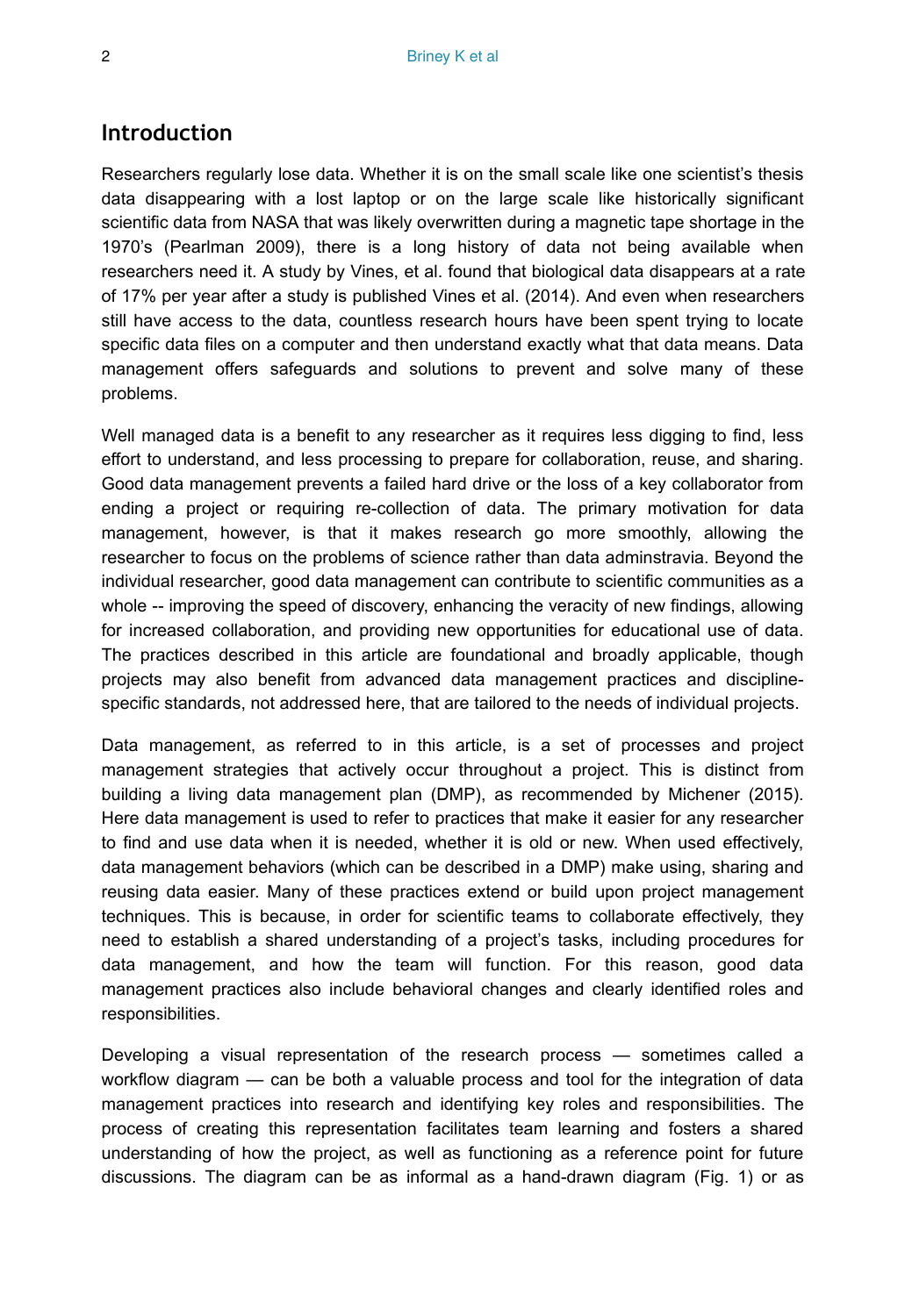formal as a computational workflow (Verdi et al. 2007); it may be also be helpful to structure this information using a data lifecycle (DataONE 2020, UK Data Service 2020).



This article provides ten foundational practices to improve the management of research data and files across all disciplines. While not exhaustive, this is a guide to adding small routine practices to research workflows that provide maximum impact. These practices can be applied within the standards, cultural norms, and funder requirements of individual disciplines. If you would like additional recommendations or assistance, seek out your local librarian, as academic libraries now regularly support research data management and can connect you with disciplinary resources. Much like preventative medicine, a little time spent managing data at the beginning of a research project can save a huge amount of time later in having to deal with a data disaster.

#### **Practice 1: Keep sufficient documentation**

When planning for documentation, it is useful to consider what you, your supervisor, or team members may need to know in a year when preparing for a presentation, drafting a report, or responding to questions during peer review. The most effective method for improving data management is the simplest: record the most important information for the anticipated needs. Who ran the experiment? Which procedure were used? What materials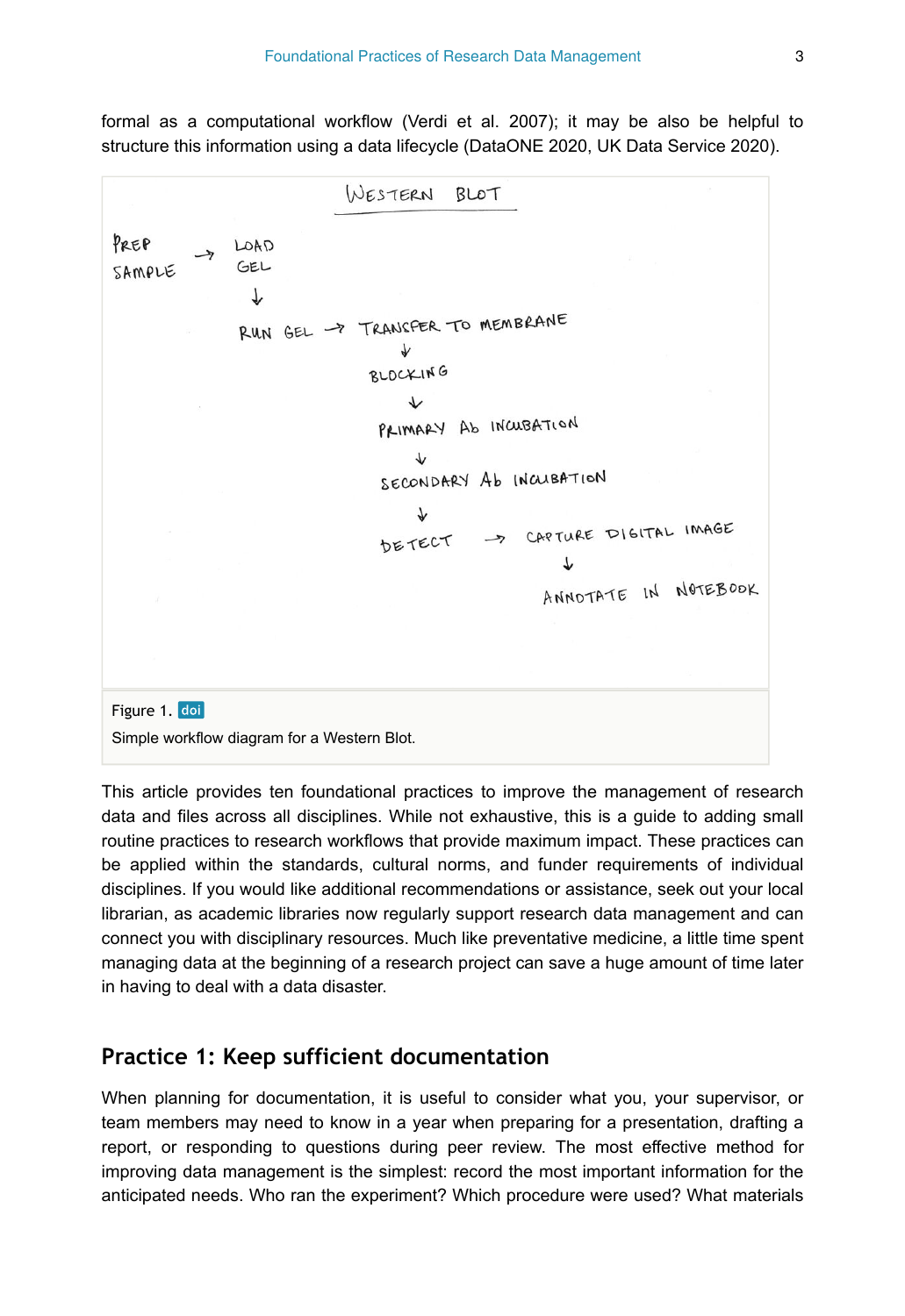were used when they did the experiment? What were the conditions under which the observation was measured? What was the citation for the work referenced? Documentation often means the difference in being able to use an older data file or not, especially as details are forgotten over time. As funders and research communities increasingly emphasize the value of reproducibility/replication, also consider documenting additional information needed to validate or defend the results after publication.

Documentation is contained in many formats depending on the research workflow. Options include paper and electronic notebooks, README files, codebooks, data dictionaries, simple templates, etc. README files are flexible text files that provide added context, and are especially helpful in bridging the gap between physical notes and digital data (Cornell Research Data Management Service Group 2020, Dryad 2020). Codebooks and data dictionaries describe variables in a dataset, what measurements or content they represented, and how they were gathered or transformed (ICPSR 2011, Bowman 2019, USGS 2020). Templates are useful for ensuring that the same information is recorded every time and provide a starting place for repeating or replicating a research project. Many disciplines have also created metadata standards which can provide guidance to documenting and creating shareable datasets, such as NetCDF, which is commonly used in oceanography and atmospheric sciences, or CDSIC, which is a set of standards used for clinical research (Unidata 2020, Consortium 2020). Additionally, there are resources for those looking to improve their research notebook (Kanare 1985, Thomson 2007) or e-lab notebook documentation (Harvard Biomedical Data Management 2019, Kwok 2018). No matter the format, the process and data should be described at a level comprehensible to someone with similar training and with enough detail so that the research can be picked up after a year-long hiatus or by a collaborator. Remember that documentation is an ongoing process rather than a one-time effort.

## **Practice 2: Organize files and name them consistently**

Organizing files is a ubiquitous challenge (Dinneen and Julien 2019), yet keeping files organized will save significant time in the future when searching through folders for a specific file. Most computer users will eventually need to find an old file and logical organization and naming can make the difference between finding something quickly or wasting an hour digging.

There is no ideal system for organization, just a best system for a given researcher and her data. To come up with a system, determine if there are natural groupings in the data, such as by project, analysis type, or date. Organize folders and subfolders in the most logical way that you would like to search for content; this often helps prioritize some groupings as higher level than others. Even the most comprehensive organizational structure may not fit all of the data, so a good rule of thumb is 80% covered. Note too that different types of files can have different organizational schemes. For example, you may want to organize raw data generated daily by date of collection, while data collected periodically may be naturally organized by instrument or location. However the system is created, consistent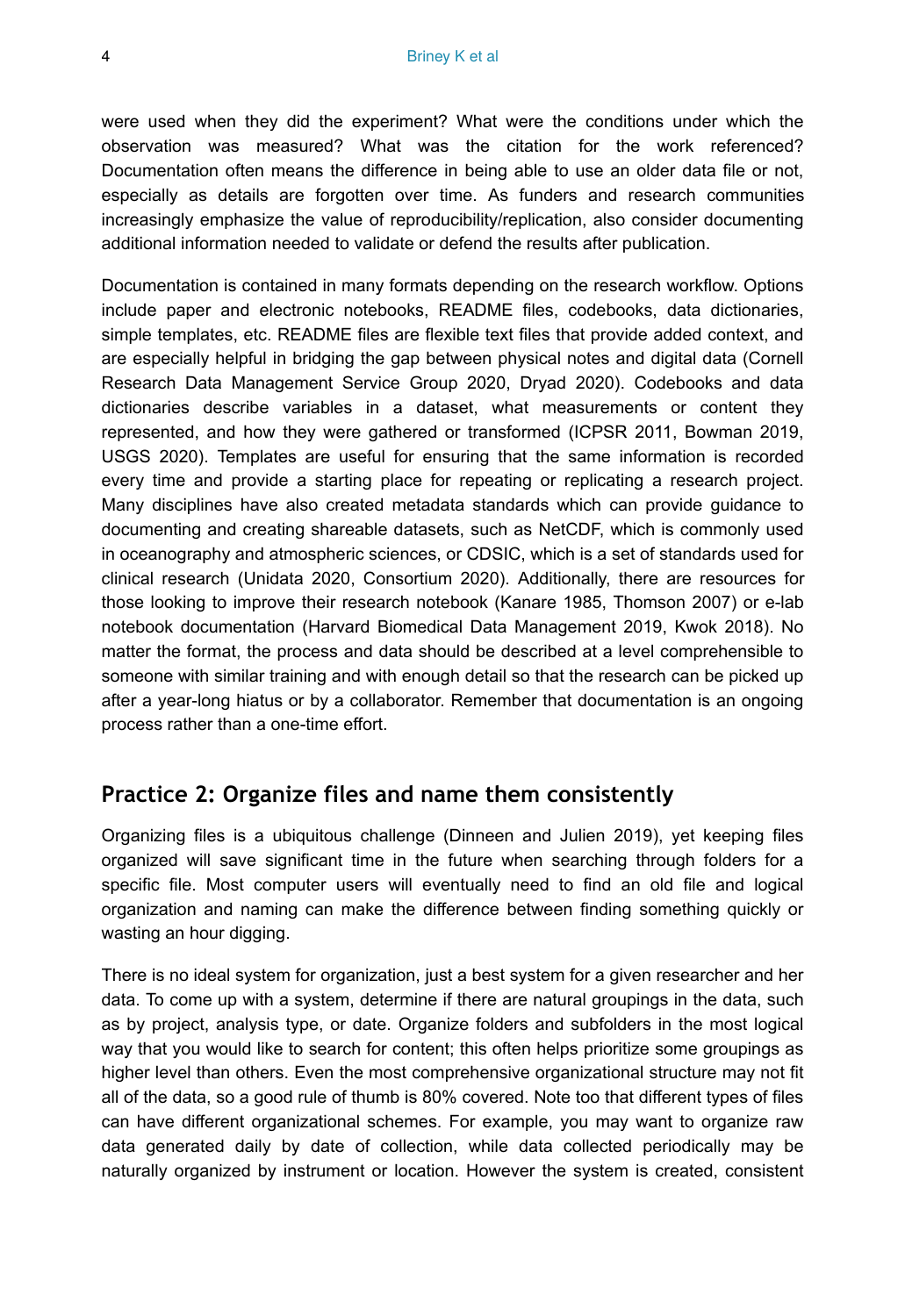application is key. Get in the habit of always putting the data where it belongs for easy access later (Fig. 2).



Once data is structurally organized, file naming will take searching and sorting to the next level and make it easy to distinguish between related files. A good file naming convention works for a group of related files, displays about 3 pieces of key information about any file, and is easy to visually scan (Table 1). Place the most important sorting information or context (e.g. project name, experiment number, location, etc) at the beginning of a file name and don't be afraid to use coded abbreviations – though do record the codes in a prominent place. Keep file names short, avoid special characters, and opt to use dashes and underscores over spaces as some programs and operating systems don't easily deal with spaces in filenames. Different groups of files can have different naming conventions, though do be sure to document each of them.

| Table 1.<br>File naming examples.                          |                                                                       |                                                               |  |
|------------------------------------------------------------|-----------------------------------------------------------------------|---------------------------------------------------------------|--|
| <b>File Type</b>                                           | Sample File Name Template                                             | <b>File Name Example</b>                                      |  |
| Outputs<br>generated from a<br>basic science<br>experiment | ExperimentNumber OutputType Version                                   | Experiment25 Assay v05.csv<br>Experiment18 SPSSOutput v02.tsv |  |
| Manuscript drafts                                          | Project Manuscript vXX.docx                                           | CityHIVInc Manuscript v23.docx                                |  |
| Meeting notes                                              | YYYYMMDD TeamName MeetingNotes.docx 20181022 DDTeam MeetingNotes.docx |                                                               |  |
| Literature                                                 | Author YYYY ShortTitle.pdf                                            | Doubleday 2018 CopyrightNarrativeLitRev.pdf                   |  |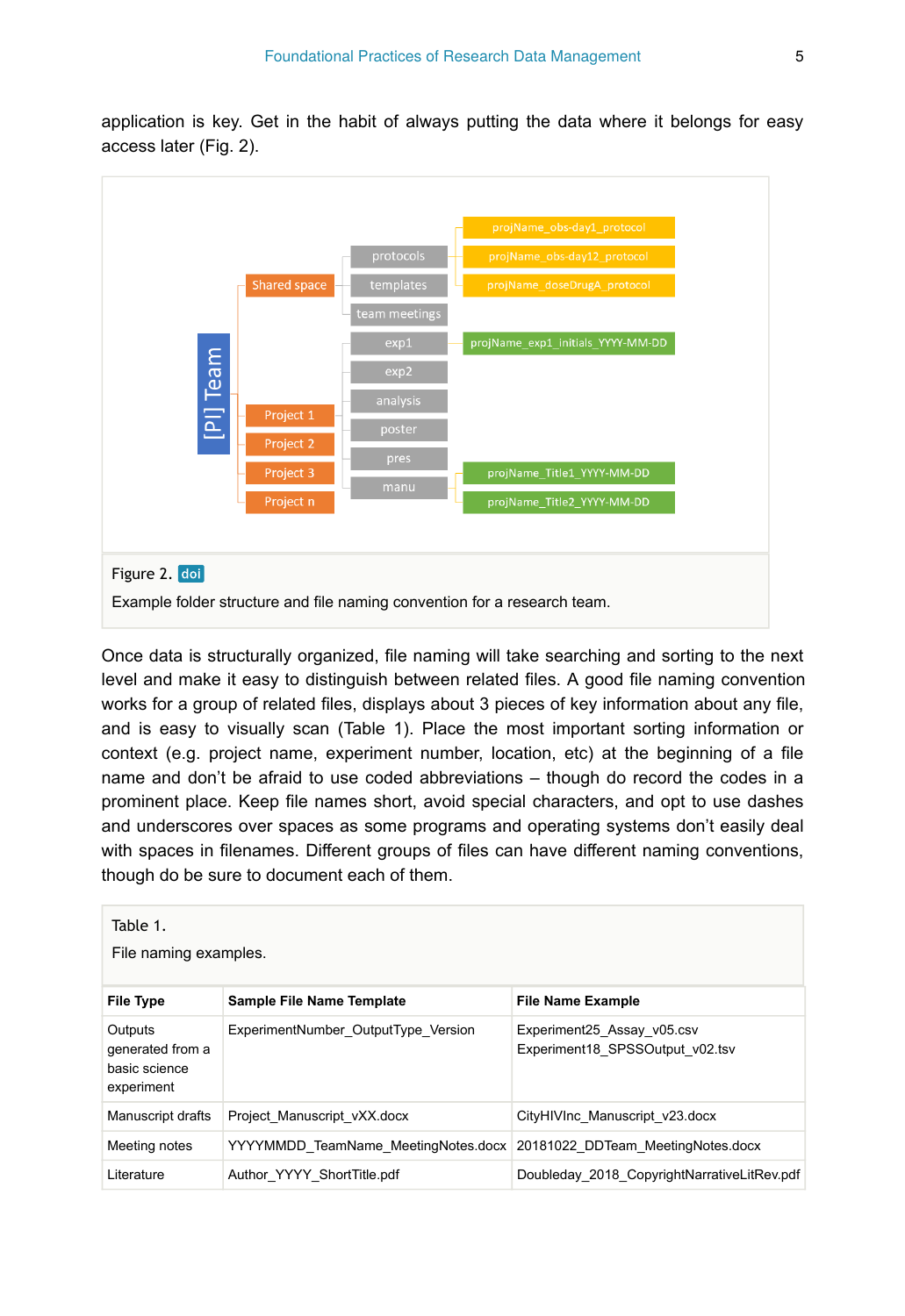| File Type                                                                 | Sample File Name Template             | <b>File Name Example</b>     |
|---------------------------------------------------------------------------|---------------------------------------|------------------------------|
| <b>IRB Submission</b><br>documents<br>(sorted by order<br>needed for IRB) | SortingNumber IRBType DocumentSubject | 02 IRBExemption MyDataSurvey |

One useful strategy for file naming and managing version controls leverages the international date convention, ISO 8601, with the format YYYY-MM-DD (or YYYYMMDD) (Briney 2018). Not only does ISO 8601 provide consistent and clear dates, but it allows files to be sorted chronologically, especially when dates appear at the beginning or end of a file name. If dates are an important piece of information about your data, such as for meeting minutes, use ISO 8601 formatting in file names.

## **Practice 3: Version the Files**

Versioning, or keeping distinct copies of a document as it changes over time, is traditionally considered in the context of computer code or software, but can just as easily be applied to data, draft manuscripts, or any other file type iteratively generated during research. Procedures (either laboratory or analysis) are especially good candidates to version, as they often change over time. Applying version control to research files offers a low-barrier way to document provenance. Versioning allows a researcher to return to an earlier copy of a document, such as to rescue a portion of deleted text or to fix an analysis procedure, without having to recreate the entire thing from scratch. A Nature survey from 2015 found that 70% of researchers had tried and failed to reproduce someone else's data and this may have been impacted by the unavailability of the procedures and document of the process (Baker 2016).

Versioning does not need to be complex. At its most basic, versioning files means keeping an untouched copy of the original file or raw data that won't be overwritten, separate copies of content that undergo cleaning, analytical, and visualization processes , and a clean version of the finalized file. A step above this is to periodically save new versions of a file, such as by appending a new version number like " v03" at the end of a file name. This method is very helpful when sending paper drafts between multiple authors and allows a researcher to rescue content or analyses that appeared in an earlier version of the document. Versioning can also be done with a date (see ISO 8601 format described in Practice 2) instead of version number, depending on researcher preference. While you may consider using the marker "\_FINAL" at the end of the file name only once a file will no longer receive any changes, this should be used with caution as many researchers find their work still underway or receiving revisions after peer review, leading to examples like "File\_FINAL\_FINAL\_v6.2". Denoting that a file is the submitted version or revised version can prevent confusing names.

The most complex, but also space saving and efficient, form of versioning is to use a version control system such as Git (<https://git-scm.com>), which is software designed originally for tracking code changes. While this system allows for easy sharing and tracking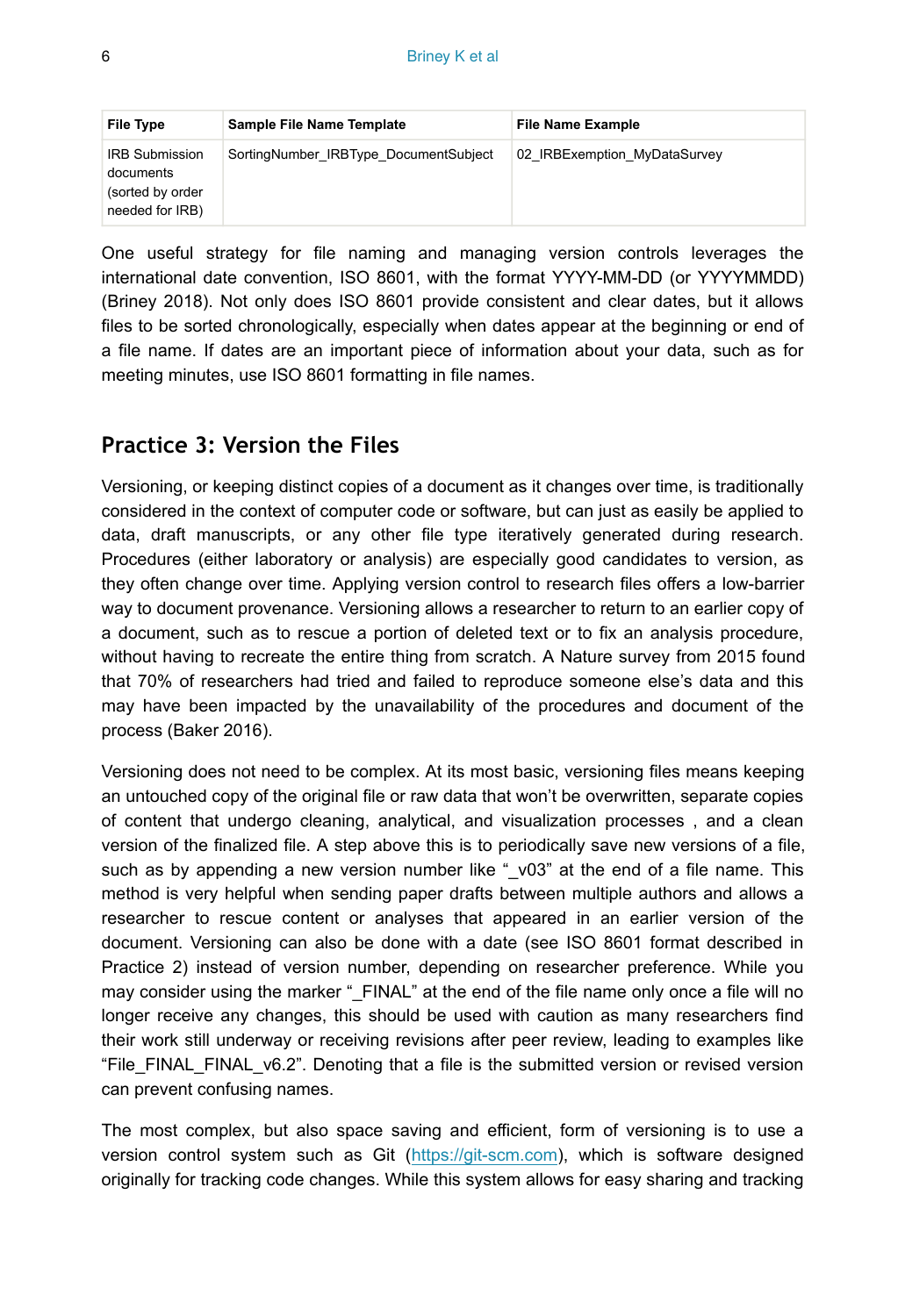different branches of data as they are modified, it also comes with a steep learning curve and may not be necessary for a single project or a lone researcher.

When making choices about versioning, it is important to understand what will meet the workflow and educational demands of the research team. However, even where a simple approach is enough, always keep a master copy of the raw data in the event that processing and analysis must be redone from scratch.

## **Practice 4: Create a security plan, when applicable**

Sensitive or confidential data — such as data about human subjects, protected intellectual property, or data regulated by privacy law or policy — will often be required to have a documented plan for how to handle that data. This makes procedure clear for anyone who interacts with that data and helps ensure that security protocols are being followed. A data security plan will be specific to the data and technology, but should include information such as: security controls, who has access to the data during the project, what happens when someone leaves the institution or needs to have their access cut off, retention period for the data, obligations to share data after the completion of the project, and how the data will be discarded or destroyed, and any requirements for training. In addition, researchers should consider the ethical responsibilities surrounding data capture and use (Zook et al. 2017).

At academic institutions, there are likely to be offices and resources available to assist with security. Universities will have a HIPAA compliance officer and data security officers within the information technology department and possibly individual colleges or departments. Many universities also have an information security officer or office. Beyond observing HIPAA and FERPA regulations, there may be preferred university-provided tools for encryption, classification and storage of sensitive data, and protocols. Knowing your responsibilities and using institutional resources can prevent a lack of clarity about obligation and security protocols, which has in the past resulted in a researcher being held solely accountable for an IT breach of health data (Barber 2011, Kolowich 2011).

As security needs will continue to evolve with a project, review the security plan at least annually, coordinate with institutional security officers, and update as needed.

#### **Practice 5: Define roles and responsibilities**

Much research is conducted by teams that are distributed across labs, institutions, and even nations. The roles and responsibilities of team members can be poorly understood if particular effort is not taken to agree upon and document them. Discussion and modeling best practices for research conduct are effective techniques for transmitting the values and norms of the discipline from mentor to mentee (Pascal 2006). Frequently, this work is done informally in lab meetings or one-on-one meetings. Prime opportunities for such discussions also include the onboarding and exit processes.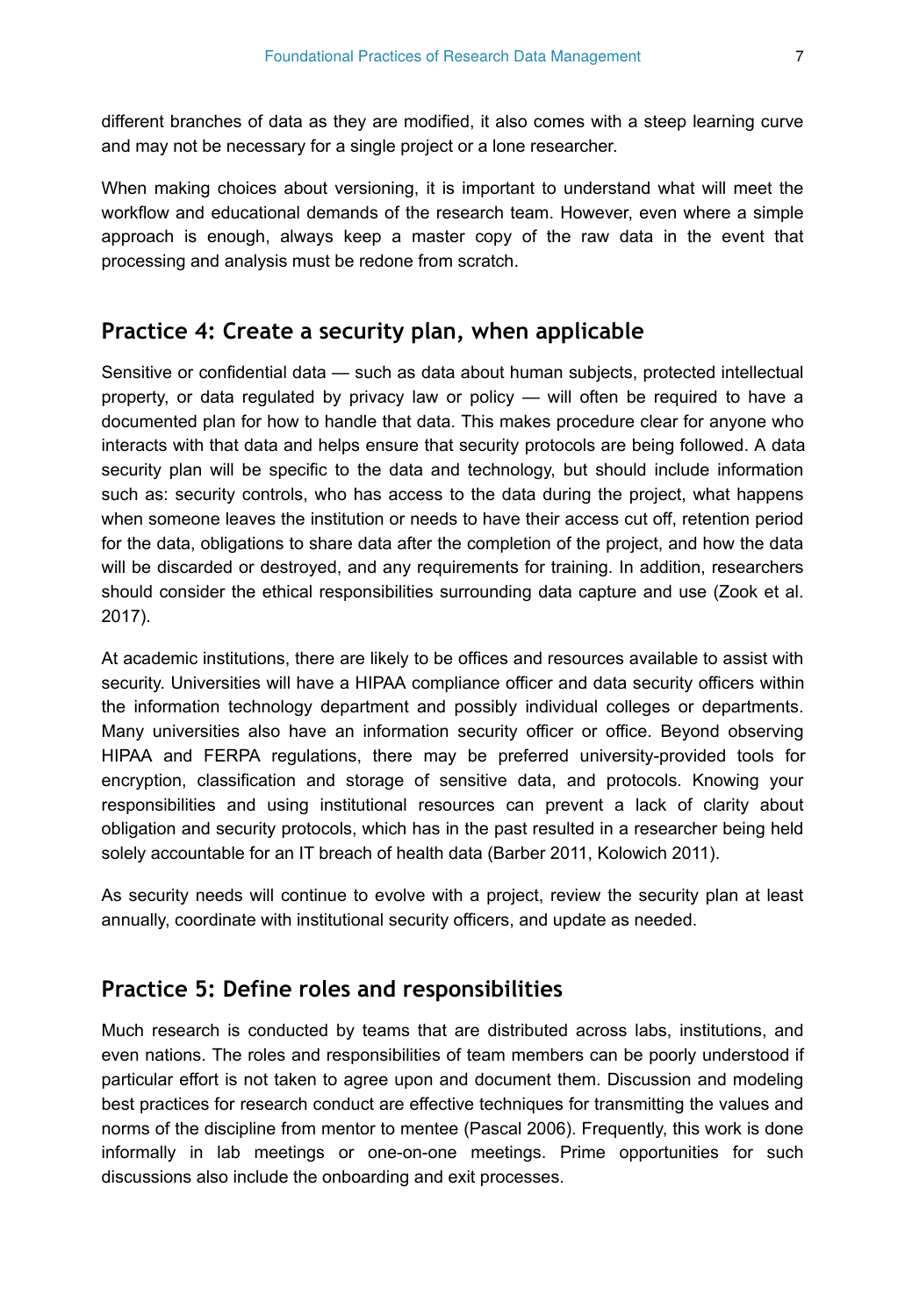The onboarding process should provide an introduction to the processes and standards adopted by the team and be provided to all new members for consistency. For most, this includes team-wide elements such as compliance training, safety protocols, documentation standards (including lab notebooks), data management practices, etc. Onboarding should also include training specific to the assigned projects and a discussion of how contribution to the project is recognized, whether through authorship, acknowledgement, or some other means. The completion of this process should, of course, be documented and signed by the team lead and new team member (see Practice 1). Similarly, the exit process should provide consistent closure for a team member's involvement with projects. This process should ensure that both the departing team member and the team retain access to the information necessary as indicated by institutional policy or funder agreement. In many cases, a trainee may continue to collaborate on manuscripts or other products after leaving the team. Continued access to the necessary data and information should be discussed and documented to enable this progression; on the other hand, immediately revoking access to all project related accounts and resources may be necessary. Updating documented roles and responsibilities quarterly, or as team members join or exit the team, is necessary for this record to be effective.

Implementing these practices within an existing team or ongoing project can be challenging. One option is to choose a new project wherein a team can implement a prenuptial roles and responsibilities agreement (Gadlin and Jessar 2020, NIH Office of the Ombudsman 2011). When done during the start-up phase of a project, this open negotiation can build trust among team members. However, roles on a project often change over time, which can lead to changes in authorship on articles, presentations, posters, data publications, etc. Ongoing discussions of roles and responsibilities throughout the lifespan of a project can normalize these expectations and foster a culture of transparency and accountability. Teams who create documentation reflecting their shared understanding of the work to be done and identify those responsible for carrying out that work are more effective (Lim and Klein 2006, Van den Bossche et al. 2010).

#### **Practice 6: Back up the data**

Having at least one backup can prevent myriad data headaches. Nearly everyone has personally experienced or met someone who has experienced data loss due to a hard drive crash, water damage, lost notebooks or SD cards, etc. The best way to prevent data loss is to follow the 3-2-1 Rule: three copies of the data, two geographically separate locations, and more than one type of storage device. Having multiple copies reduces the risk of corruption or loss of the master copy. Similarly, having backups in at least one other location prevents total data loss due to localized events like a lab fire or device theft. Finally, spreading data across multiple types of storage diffuses the risk inherent in different storage types; for example, between 1-2% of hard drives fail yearly with increasing failure rates for older devices (Pinheiro et al. 2007, Backblaze 2020), and even cloud storage can experience problems such as unexpected outages (Swearingen 2018).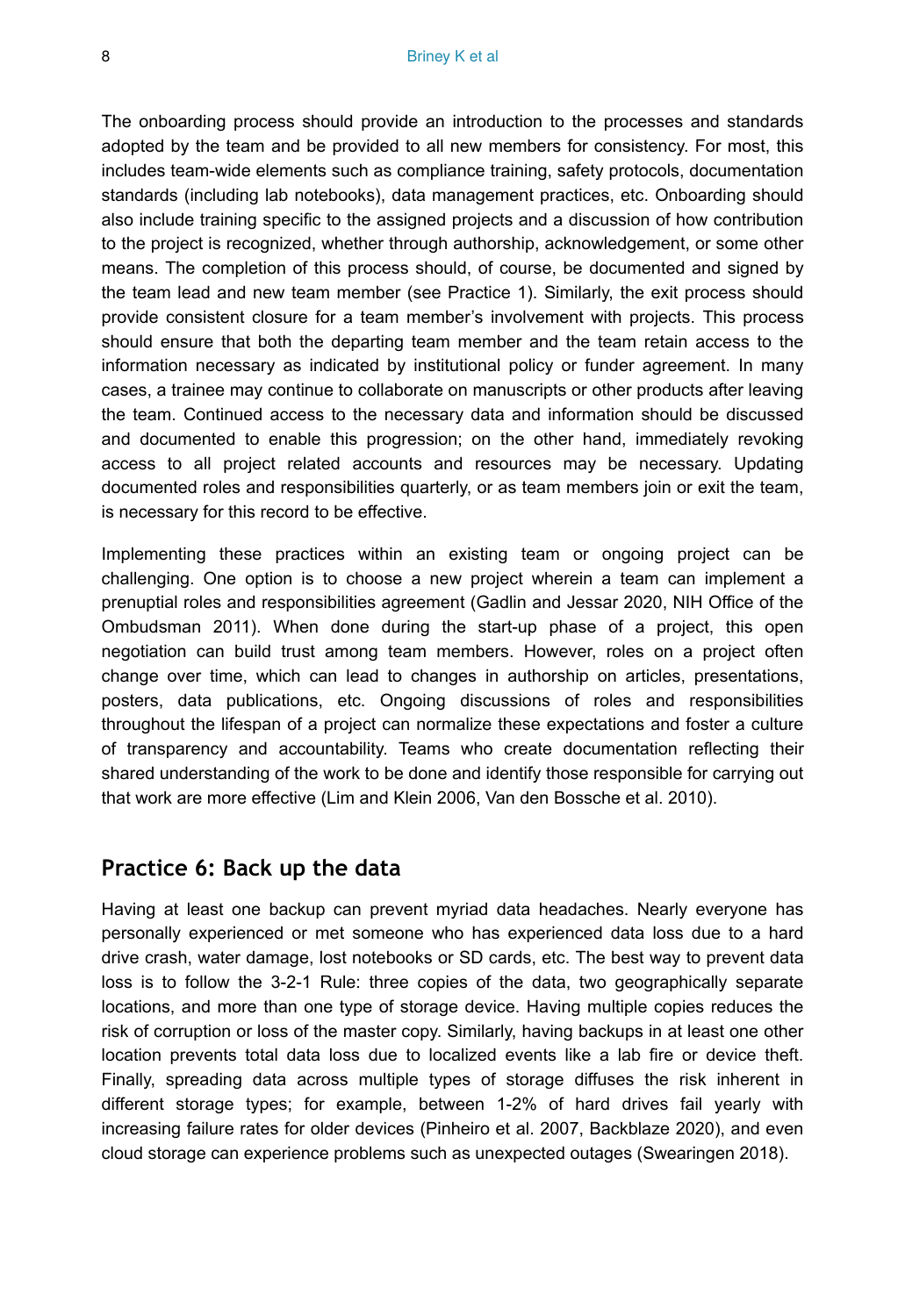The best backups are automated and run at a regular frequency: daily, weekly, etc. The ideal backup system and schedule are the ones that fit best into your research workflow and account for the speed and scale of data production . Once a backup system is implemented, take some time to learn how to restore data. It's much less stressful to figure this out at the beginning than when you're panicking over a crashed hard drive. Finally, it's recommended to periodically confirm that backups are functioning properly to avoid unpleasant surprises when trying to recover data in a crisis.

## **Practice 7: Identify tool constraints**

Creating a research workflow is often shaped by the available tools or the technical requirements that chosen tools have for systems, data, and interoperability. For example, many social science researchers have a preferred analytical package. Decisions about processes and tools used for data collection, storage, visualization, archiving, and sharing are primarily driven by the affordances of the analytical tool. For bench scientists, the key components of their workflow may exist outside the digital realm, while the resulting data are routinely stored in spreadsheets or databases. Whether the common component of a research workflow is a data collection instrument, a data storage platform, or an analytical package, it is helpful to consider the implications of those decisions on other aspects of the workflow.

When the primary consideration is a data collection tool, the team should consider the options for exporting data from that system or instrument, whether the data storage platform can integrate or connect directly, and whether the tools used for processing data are compatible. For example, when collecting publication metadata in XML, transforming the XML into a structured table may require use of a specific Python package. When data storage is the fixed component, considerations may include availability on mobile devices, integration with data collection and analysis tools, file size limitations, connection speeds, and file transfer rate limits. Analytical tools frequently require data to be in a specific set of structures and formats. Many specialized tools are also limited in the ways in which data can be exported and still maintain the integrity of the data (e.g., databases, NVivo or Atlas.ti, Qualtrics).

The type of data (e.g., personal health information, personally identifiable information, or other protected data) involved can also shape the workflow. For research involving data that can be made publicly available, it is still important to ensure that the system is adequately secure. This will require evaluating in the security plan (Practice 4) both individual software tools and any potential security gaps between tools. While many information security decisions are made based on risks related to legal obligations, comprehensive integrity of research data is also a concern. In the case of highly regulated and protected data, there are often a limited set of tools with adequate security controls that are approved. In these cases, it is important to plan far ahead if a project will require new software, infrastructure, or integrations between existing systems; otherwise, research can be delayed while these issues are resolved. At many institutions, research IT support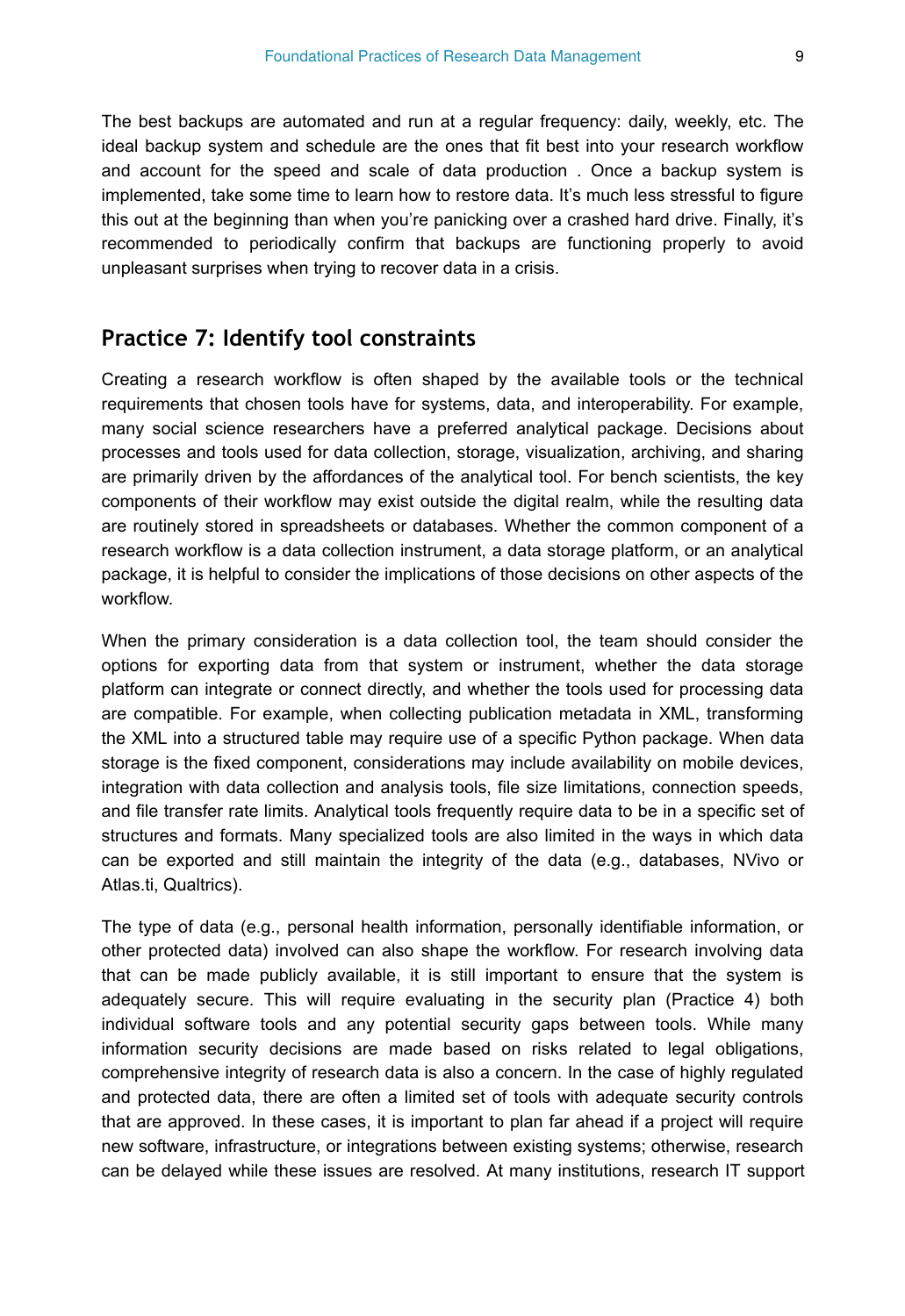and information security offices are available to help researchers think through these decisions and build an appropriately secure and feasible research workflow.

## **Practice 8: Close out the project**

Closing out a project involves identifying, preparing, and collocating key research files so as to identify provenance, improve future retrieval, and reduce effort when preparing for handoff or data sharing. A formalized and documented end-of-project close out can occur at the conclusion of a grant, after publication of an article, after the completion of a portion of the project, or when a colleague is transitioning off the team (e.g. when students graduate). No matter the timing, the close out process enables you to revisit projects and find the most important documents as easily and quickly as possible.

There are two approaches to picking files while closing out a project. Creating master copies of all key files is typically done at the end of a project, while snapshotting is used for capturing files at defined phases of the project (e.g. between data collection and data processing). Both approaches will require the appraisal of which data to keep. This varies greatly by size and type of project as well as funder and disciplinary expectations. Refer to disciplinary standards or other identified obligations to your institution, funder, and journal in order to appropriately assess what data will need to be preserved for the long term.

Master copies are records of the project's most important files and are typically fully processed and have undergone quality control procedures. Master copies are a part of an audit trail, which is required in clinical trials and other regulated research. Master copies may include protocols, final raw data, processed data, analytical scripts and logs, tables and figures, and copies of submitted and accepted manuscripts, posters, and presentations.

Creating a snapshot is useful for projects that are large, complex, or still in process; for instance, snapshots may be useful when developing a model or algorithm based on a dynamic dataset. Snapshots may include:

- Data collection instruments, protocols, and other key study documents
- Processed data that is ready for analysis
- Analytical scripts or procedures and resulting figures, tables, and other visualizations to be included in research outputs
- Outputs such as grant reports, posters, presentations, and articles

In addition to setting aside copies of key files, project close out is a good time to review file formats and storage media. This is because, at some point, file types and storage hardware become obsolete and make that data unreadable (McGlynn 2017). Future-proof planning includes converting to better file types and migrating storage solutions.

File formats exist on a spectrum of better-to-worse with respect to long-term preservation. The best formats (see the recommended format list from the Library of Congress (2019)) are open, non-proprietary, documented, and in wide use; these characteristics are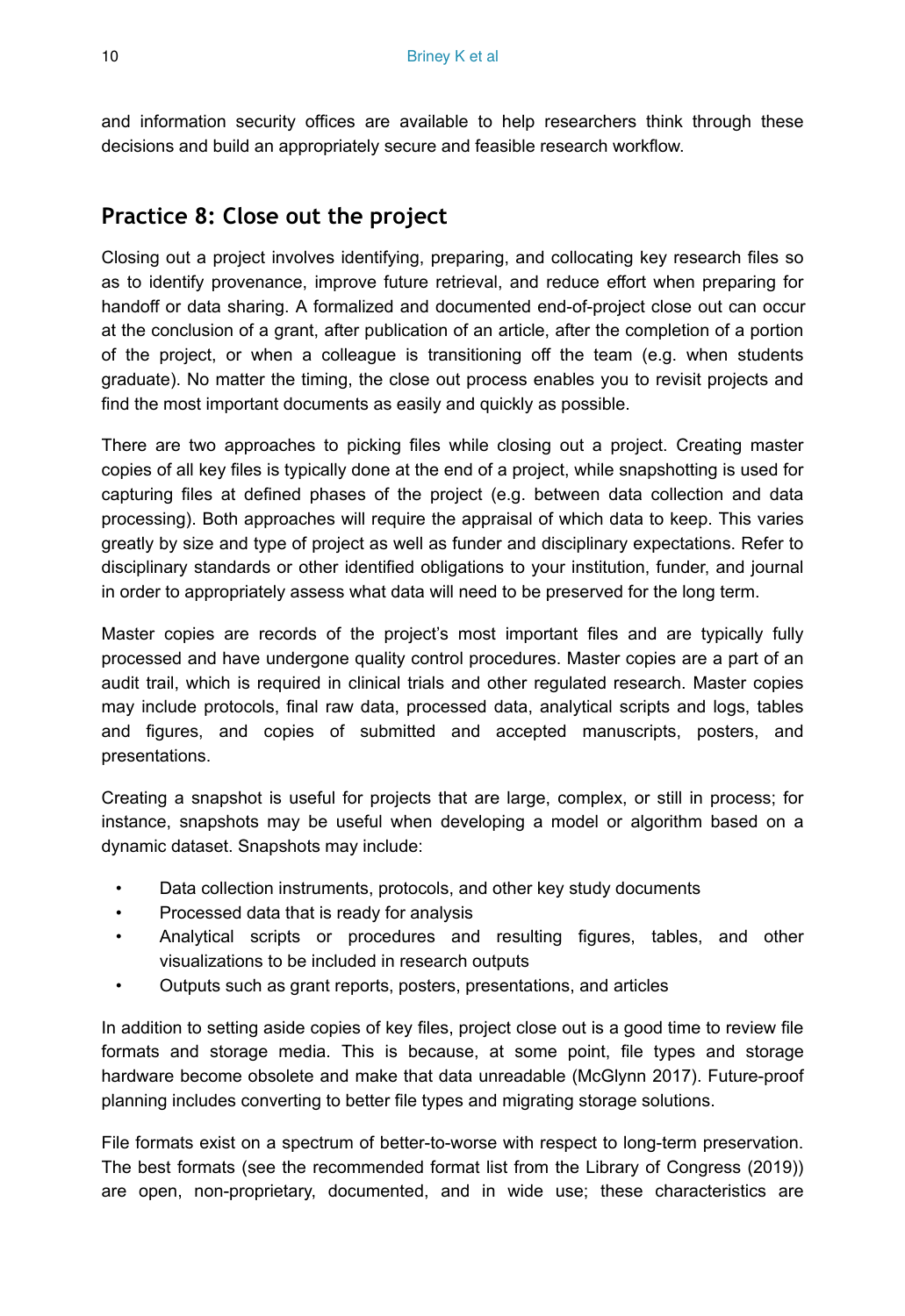preferred because they often lead to many software programs being able to read the data. An example of the spectrum for tabular data stretches from .CSV to .XSLX to .SPSS: the first is an open format which can be read by a number of spreadsheet-type programs; the second is proprietary and owned by Microsoft but is in wide use and can be opened by some programs; and the last is both proprietary and has very few programs that can read it. A good rule of thumb is if you're depending on an expensive piece of software to be able to read the data, plan to also save the data to a more open format to preserve access after the license ends or the software company goes out of business. Even with potential formatting loss during file format conversion, it's better to be able to open the data in some format rather than not being able to read the data at all.

Migration, both for hardware and file formats, is another step in making your data futurefriendly. Storage hardware should be updated before the hardware format falls out of regular usage and becomes difficult to read (e.g., floppy disks). File formats should be checked for upgrades (e.g., .DOC to .DOCX) and for alternatives closer to the "better" end of the format spectrum. During file format conversion, it's a good idea to retain content in the original file format in the event that some information is lost. Migration activities can be reviewed every year or two, but are critical to ensuring that older data remains usable.

Master copies, snapshotting, using good file formats, and migration can pay off in time savings and lower stress when writing or revising manuscripts, presentations, or posters, or if someone questions the results. Following both file naming and organization conventions (Practice 2) and versioning files (Practice 3) during a project will facilitate connecting all copies of the files, should you need to dig further. Additionally, having clear roles and responsibilities (Practice 5) will indicate the person(s) responsible for maintaining the authoritative version of the master files.

#### **Practice 9: Put the data in a repository**

Beyond closing out the project with master files, a useful strategy for maintaining finalized data is to outsource its care to specialists by depositing it in a repository. Data repositories are the preferred venues for compliance with open data requirements from funders (SPARC 2016, Digital Curation Center 2020) and journals (Nosek et al. 2015) or general sharing expectations of one's research discipline. While there is certainly benefit to broader science by entrusting a repository with one's data, there are also personal benefits. First, using a data repository means not having to manually respond to every request for data while still being in compliance with funder and/or journal requirements. Data sharing can also drive people to your research, as evidenced by the citation advantage to having data available in a repository (Piwowar and Vision 2013, Colavizza et al. 2020). Standards for practice and technology to support formal data citation are being adopted by diverse communities (Cousijn et al. 2019). These connections can help build a researcher's trust and reputation within their field, as well as potentially result in collaborations (Kriesberg et al. 2014). Individual researchers also gain sustained access to data makes data available for students or researchers who might work on the project later. Further, choosing a repository which has a documented commitment to long term access allows the researcher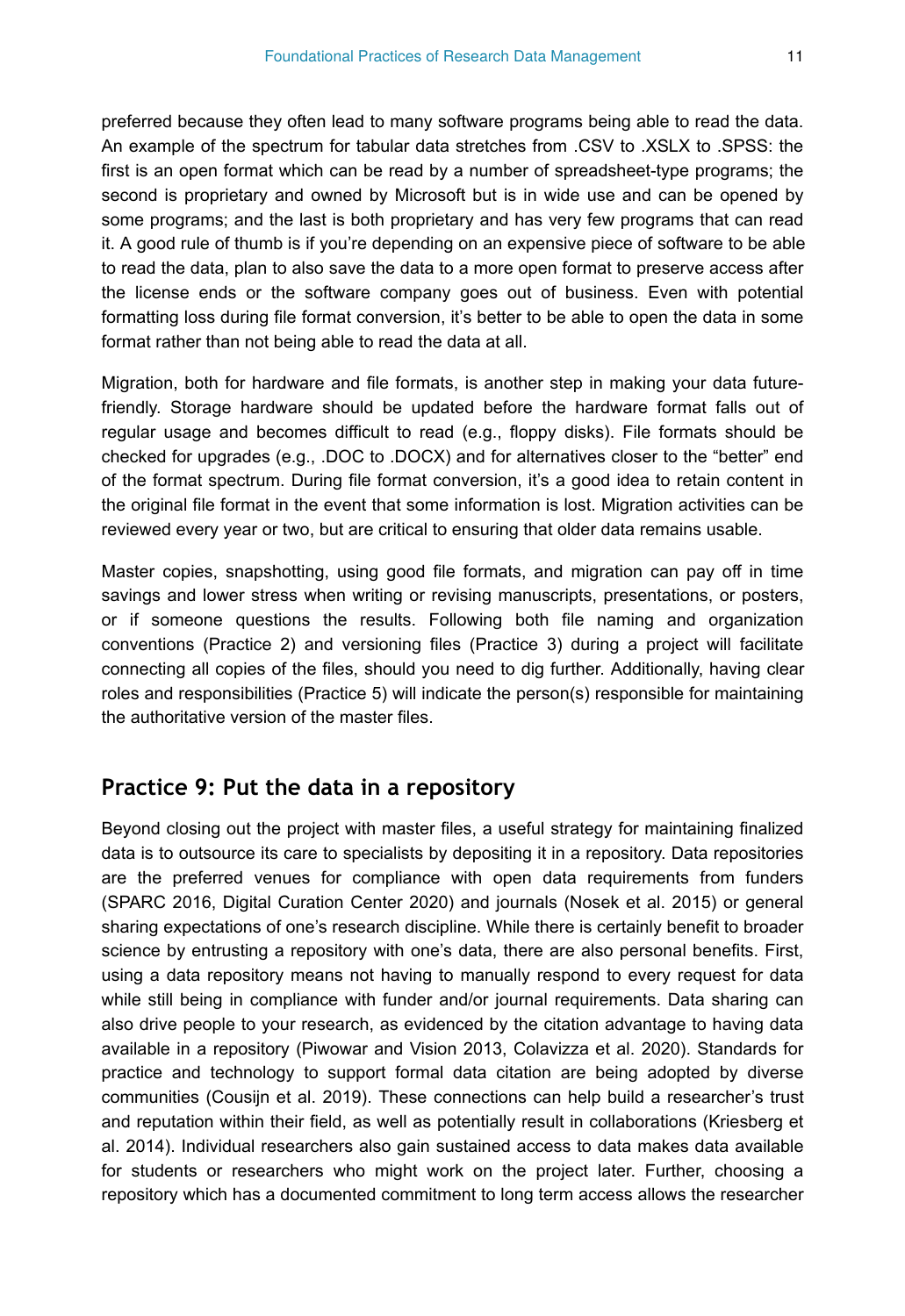to rely upon the expertise of repository staff to perform ongoing digital preservation. Finally, some repositories have staff who perform curation of data (Dryad 2019, ICPSR 2020a, University of Minnesota 2020), which may additionally enhance discoverability and reuse.

Depositing data into a repository is made easier by good data management practices and consists of activities such as data appraisal, selection, cleaning, documentation, and submission. The data selected for deposit will vary based on the project and field, however enough data should be provided to allow for reproduction of analysis or replication of the data capture processes. The data and documentation selected for project close out can serve as a starting point for selection for data sharing. The next step is to ensure that the selected data is clean and error free, a part of which includes documenting the data to the level that an outsider (or your future self) can pick up the data and start using it without needing extra information. More complex data may also need to be packaged with one of several tool options (Frictionless Data 2020, ReproZip 2020) to ensure usability by peers and future colleagues. At this point, the data can be submitted to a repository, which may be: a disciplinary-specific repository (PLOS 2020), a funder- or journal-based repository, a restricted data repository, or a more general repository such as an institutional repository; your local librarian may be able to help determine the best repository for the data. In addition to the project specific documentation, a data deposit should also include important information such as title, author(s), abstract, reuse restrictions, etc. so that others can find and properly give credit for the data.

#### **Practice 10: Write these conventions down [in a data manage-**

## **ment plan]**

This would not be an article about data management without a recommendation to have a data management plan. But rather than being a required document for a funding application (Michener 2015), here the DMP is recommended as a living document that describes all of the conventions decided on under the previous Practices. Recording conventions in a data management plan comes with all of the benefits of improved documentation described in Practice 1: ease of reference, aid in remembering, and ensuring all project partners understand expectations — refer back to decisions made under Practice 5 about roles and responsibilities and document those decisions here. Tools (The University of California Curation Center of the California Digital Library 2020) and guidelines (ICPSR 2020b) are available to help write the DMP. While this document is traditionally called a "data management plan," it can alternatively be a README file stored with the data or a write up in the front of a research notebook.

Everything is better with friends and this is especially true for data management. Research is often a collaborative effort and having all collaborators use the same consistent data conventions can save everyone time. This means a few things: conventions should be decided on as a group, documented in a common location, used consistently, and reviewed periodically. The most important conventions to share are organization and file naming, location of backups, nuances of documentation systems, and the security plan.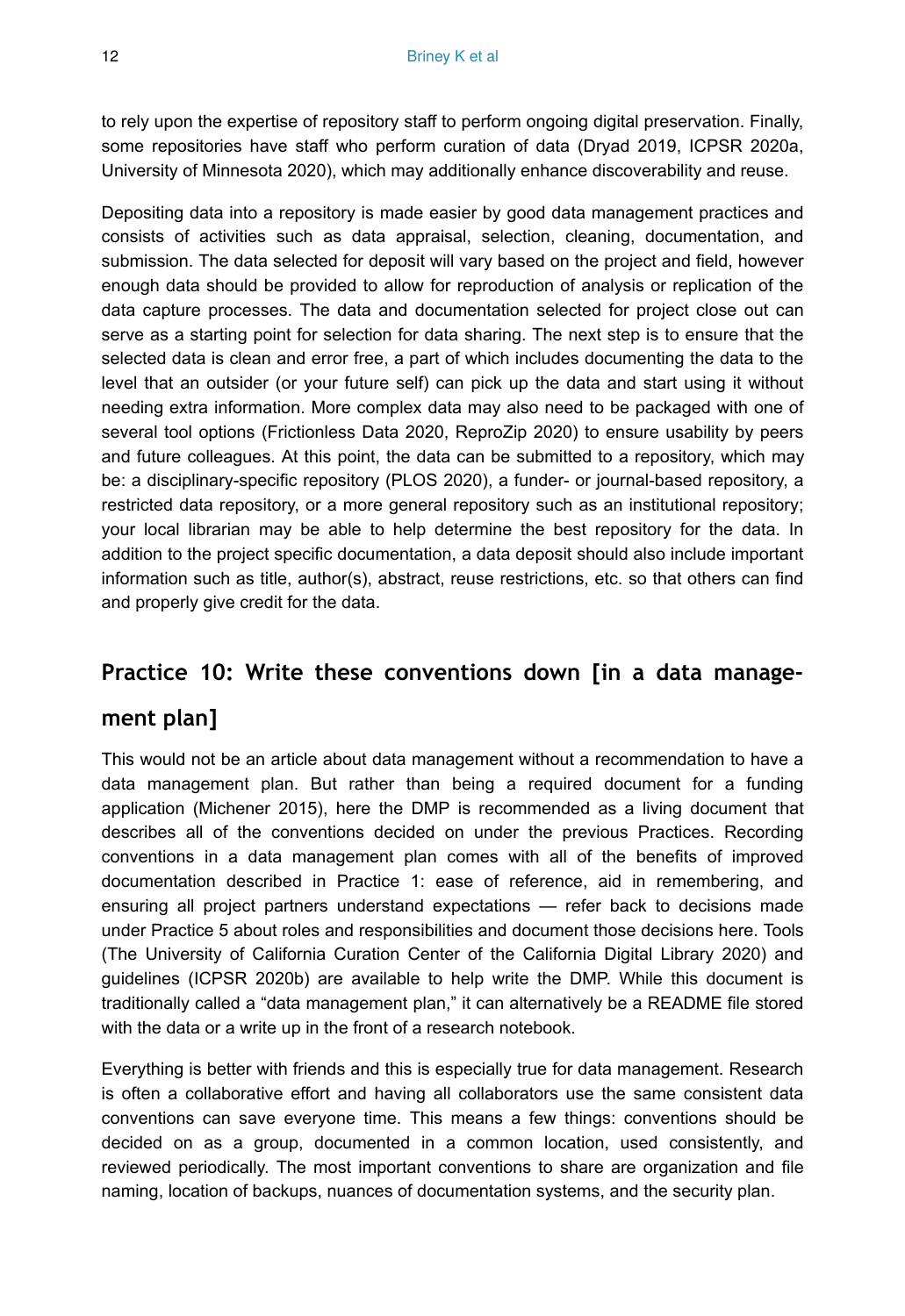Under this philosophy, the data management plan is a living, working document meant to be frequently referred to and updated as necessary. Setting a schedule to review the plan will also help refresh all project members of data expectations. Decisions made under Practice 5 will suggest who should enforce DMP conventions and shepherd the updating process. Framing the DMP as a living document does not preclude its use in other contexts, such as for a top-level overview in a grant. In particular, this form of the DMP is effective for onboarding new researchers to a project or any time project personnel change.

#### **Conclusion**

Data management is the sum of a number of small practices that add up to being able to find and use data when you need it. Data management is most effective when these practices are habitual — consistent routines performed without extra effort. This does not mean a researcher has to totally upend her workflows to see benefits. Data management can be adopted when a significant change occurs such as a new collaboration or funding or when you get a new piece of equipment. These situations provide an excellent opportunity to take 5 minutes to determine a naming convention, for example, that can save significant time later when looking for a specific file. Alternatively, an established researcher or team could try out one new Practice per month and have better data management within a calendar year.

An incremental approach to changing data management behaviors is generally the most practical. Any changes should be discussed as a group and prioritized for implementation. Don't try to implement all 10 Practices above all in one week, or even one month. Choose one change to adopt at a time and give people enough time to make it a habit. Once the new habit is formed, choose another to implement. In some cases, it may make more sense to significantly modify a particular workflow through multiple changes. If this approach is necessary, don't modify all the workflows for a project at the same time. Change is stressful and new habits take time to develop. Finally, remember that when your collaborators are expressing confusion and asking "how" questions, it is usually an indication that they are open to the changes and moving toward acceptance and adoption.

Research data management may have unexpected challenges but, by addressing common issues, research teams have the opportunity to prevent data loss or misinterpretation and reduce decision fatigue. Additional planning may be needed to improve mentoring and training, performing open science, engaging with disciplinary data standards, and sharing data, yet the techniques presented here are intended to provide early success for improved processes and data capture. Evaluating current practices as reflected in data management plans is one approach to identifying where to start; a number of resources have been developed that may be useful (Borghi et al. 2018, Whitmire et al. 2017, Fearon et al. 2019). After integrating these 10 Practices, consult data management books by Briney (2015) or Corti et al. (2019), talk to your local librarian, and seek out data mangement resources from your professional community to continue improving your relationship with your research data.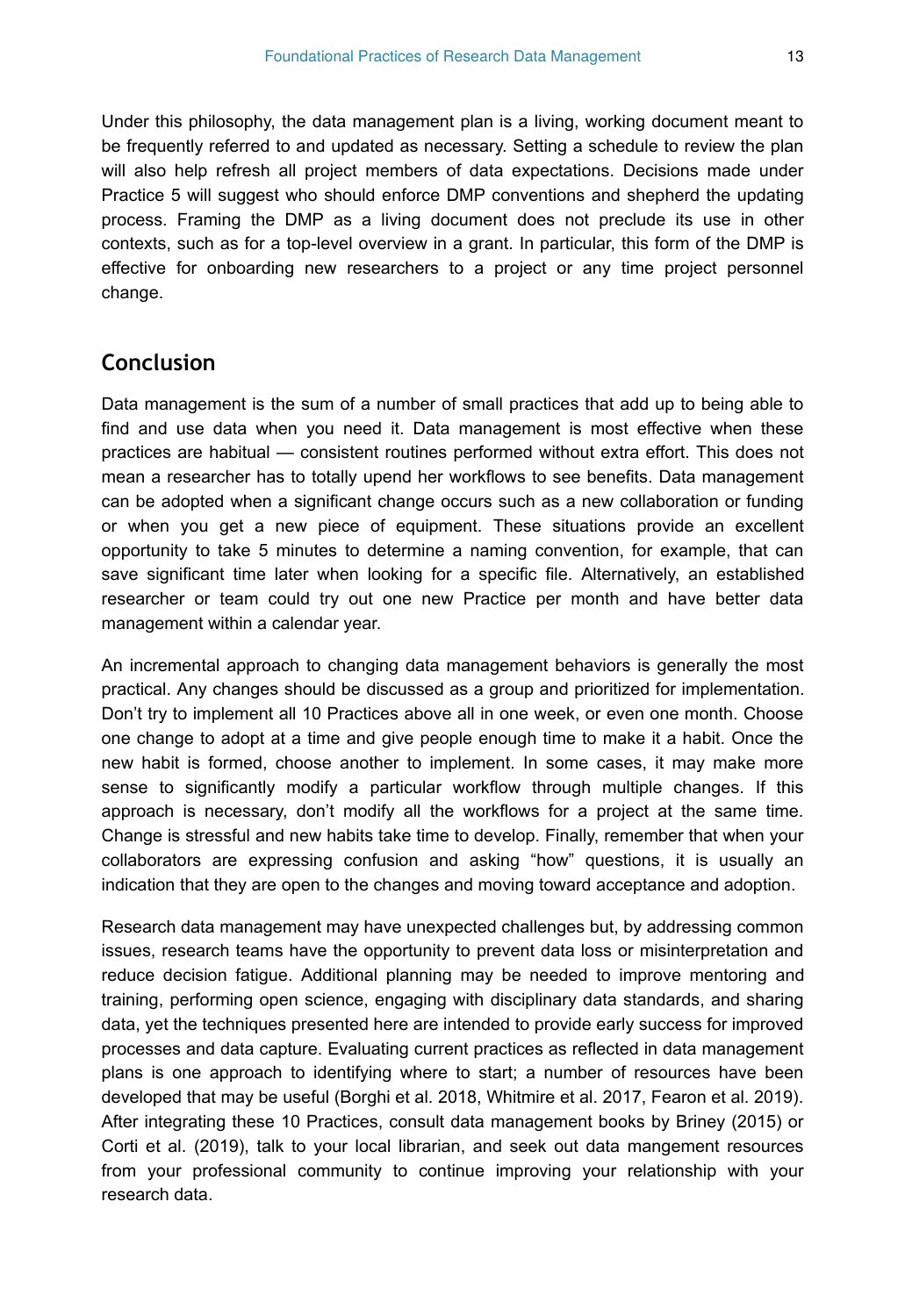# **Acknowledgements**

The authors would like to thank Kara Woo who read and provided thoughtful comments on the manuscript. The authors acknowledge the Research Open Access Publishing (ROAAP) Fund of the University of Illinois at Chicago for financial support towards the open access publishing fee for this article.

# **Author contributions**

Kristin Briney: Conceptualization, Project Administration, Writing – Original Draft Preparation, Writing – Review & Editing.

Heather Coates: Visualization, Writing – Original Draft Preparation, Writing – Review & Editing.

Abigail Goben: Writing – Original Draft Preparation, Writing – Review & Editing.

# **Conflicts of interest**

The authors report no conflicts of interest.

# **References**

- Backblaze (2020) Hard drive data and stats. [https://www.backblaze.com/b2/hard-drive](https://www.backblaze.com/b2/hard-drive-test-data.html)[test-data.html](https://www.backblaze.com/b2/hard-drive-test-data.html). Accessed on: 2020-2-10.
- Baker M (2016) 1,500 scientists lift the lid on reproducibility. Nature 533 (7604): 452‑454. <https://doi.org/10.1038/533452a>
- Barber C (2011) Yankaskas settles appeal, agrees to retire from UNC. [https://](https://www.dailytarheel.com/article/2011/04/yankaskas_settles_appeal_agrees_to_retire_from_unc) [www.dailytarheel.com/article/2011/04/](https://www.dailytarheel.com/article/2011/04/yankaskas_settles_appeal_agrees_to_retire_from_unc) [yankaskas\\_settles\\_appeal\\_agrees\\_to\\_retire\\_from\\_unc](https://www.dailytarheel.com/article/2011/04/yankaskas_settles_appeal_agrees_to_retire_from_unc). Accessed on: 2020-2-10.
- Borghi J, Abrams S, Lowenberg D, Simms S, Chodacki J (2018) Support your data: A research data management guide for researchers. Research Ideas and Outcomes 4 <https://doi.org/10.3897/rio.4.e26439>
- Bowman S (2019) How to make a data dictionary. [http://help.osf.io/m/bestpractices/l/](http://help.osf.io/m/bestpractices/l/618767-how-to-make-a-data-dictionary) [618767-how-to-make-a-data-dictionary.](http://help.osf.io/m/bestpractices/l/618767-how-to-make-a-data-dictionary) Accessed on: 2020-2-10.
- Briney K (2015) Data management for researchers: organize, maintain and share your data for research success. Pelagic Publishing, Exeter, UK. [ISBN 9781784270124]
- Briney KA (2018) The problem with dates: Applying ISO 8601 to research data management. Journal of eScience Librarianship 7 (2). [https://doi.org/10.7191/jeslib.](https://doi.org/10.7191/jeslib.2018.1147) [2018.1147](https://doi.org/10.7191/jeslib.2018.1147)
- Colavizza G, Hrynaszkiewicz I, Staden I, Whitaker K, McGillivray B (2020) The citation advantage of linking publications to research data. arXiv URL: [https://arxiv.org/abs/](https://arxiv.org/abs/1907.02565) [1907.02565](https://arxiv.org/abs/1907.02565)
- Consortium CDIS (2020) Standards. [https://www.cdisc.org/.](https://www.cdisc.org/) Accessed on: 2020-6-09.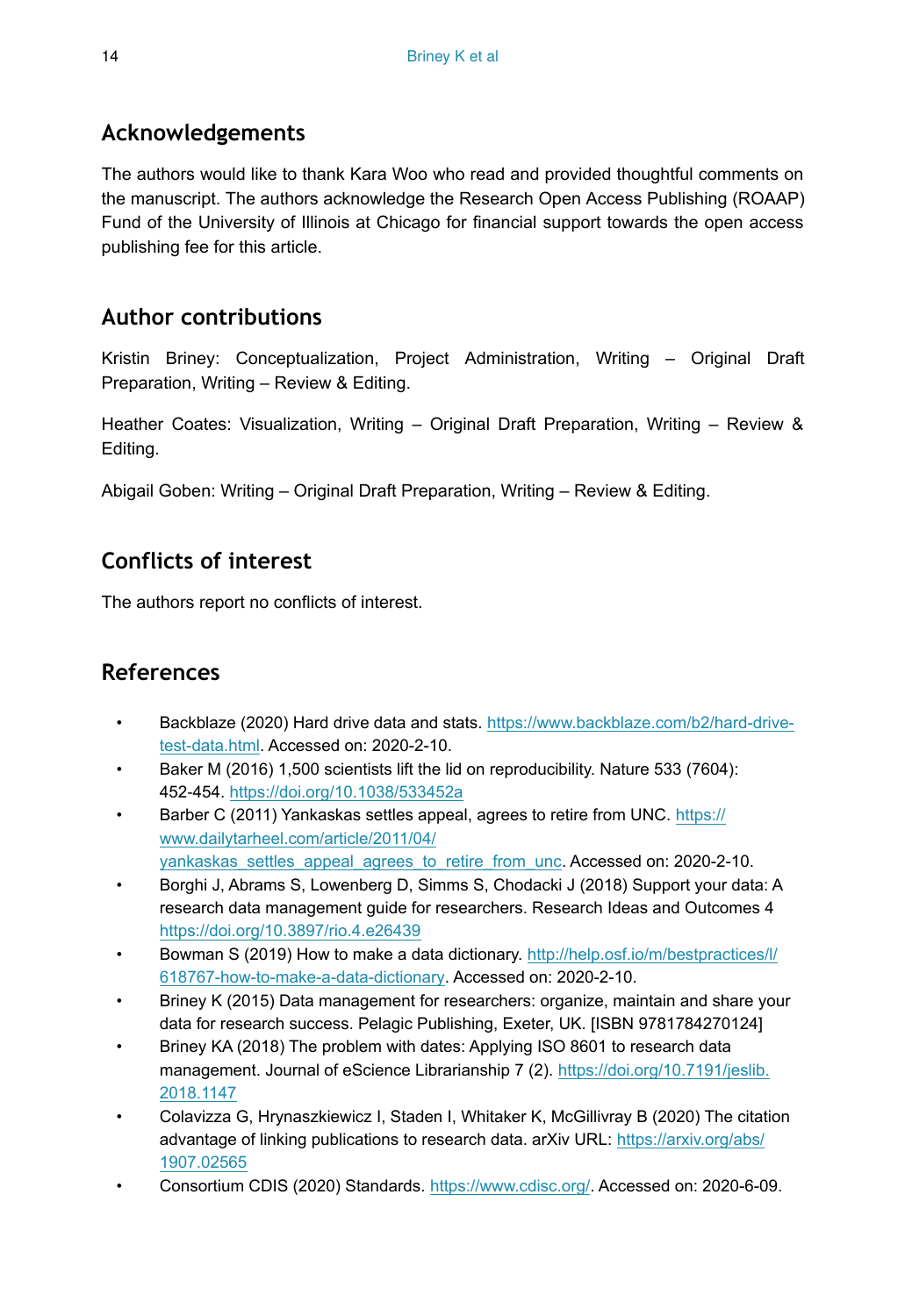- Cornell Research Data Management Service Group (2020) Guide to writing "readme" style metadata. [https://data.research.cornell.edu/content/readme.](https://data.research.cornell.edu/content/readme) Accessed on: 2020-2-10.
- Corti L, Eynden VVd, Bishop L, Woollard M (2019) Managing and sharing research data: A guide to good practice. 2. SAGE [ISBN 978-1526460257]
- Cousijn H, Feeney P, Lowenberg D, Presani E, Simons N (2019) Bringing citations and usage metrics together to make data count. Data Science Journal 18 [https://doi.org/](https://doi.org/10.5334/dsj-2019-009) [10.5334/dsj-2019-009](https://doi.org/10.5334/dsj-2019-009)
- DataONE (2020) Data life cycle.<https://www.dataone.org/data-life-cycle>. Accessed on: 2020-2-10.
- Digital Curation Center (2020) Overview of funders' data policies. [http://www.dcc.ac.uk/](http://www.dcc.ac.uk/resources/policy-and-legal/overview-funders-data-policies) [resources/policy-and-legal/overview-funders-data-policies.](http://www.dcc.ac.uk/resources/policy-and-legal/overview-funders-data-policies) Accessed on: 2020-3-06.
- Dinneen JD, Julien C (2019) The ubiquitous digital file: A review of file management research. Journal of the Association for Information Science and Technology 71 (1): E1‑E32. <https://doi.org/10.1002/asi.24222>
- Dryad (2019) Terms of Service, Curation. [https://www.datadryad.org/pages/](https://www.datadryad.org/pages/policies#curation) [policies#curation](https://www.datadryad.org/pages/policies#curation). Accessed on: 2020-3-06.
- Dryad (2020) Describe your dataset in a README file. [https://datadryad.org/stash/](https://datadryad.org/stash/best_practices#describe) [best\\_practices#describe.](https://datadryad.org/stash/best_practices#describe) Accessed on: 2020-2-10.
- Fearon D, Boehm R, Chiu C (2019) Grant reviewer's guide for data management plans. [https://osf.io/SNYFB/.](https://osf.io/SNYFB/) Accessed on: 2020-3-06.
- Frictionless Data (2020) Data packages. [https://frictionlessdata.io/data-packages/.](https://frictionlessdata.io/data-packages/) Accessed on: 2020-3-06.
- Gadlin H, Jessar K (2020) Preempting discord: Prenuptial agreements for scientists. [https://ori.hhs.gov/preempting-discord-prenuptial-agreements-scientists.](https://ori.hhs.gov/preempting-discord-prenuptial-agreements-scientists) Accessed on: 2020-2-10.
- Harvard Biomedical Data Management (2019) Electronic lab notebooks. [https://](https://datamanagement.hms.harvard.edu/electronic-lab-notebooks) [datamanagement.hms.harvard.edu/electronic-lab-notebooks](https://datamanagement.hms.harvard.edu/electronic-lab-notebooks). Accessed on: 2020-2-10.
- ICPSR (2011) Guide to Codebooks. [https://www.icpsr.umich.edu/files/deposit/Guide-to-](https://www.icpsr.umich.edu/files/deposit/Guide-to-Codebooks_v1.pdf)[Codebooks\\_v1.pdf.](https://www.icpsr.umich.edu/files/deposit/Guide-to-Codebooks_v1.pdf) Accessed on: 2020-2-10.
- ICPSR (2020a) ICPSR: A case study in repository management. [https://](https://www.icpsr.umich.edu/icpsrweb/content/datamanagement/lifecycle/index.html) [www.icpsr.umich.edu/icpsrweb/content/datamanagement/lifecycle/index.html.](https://www.icpsr.umich.edu/icpsrweb/content/datamanagement/lifecycle/index.html) Accessed on: 2020-3-06.
- ICPSR (2020b) Guidelines for effective data management plans. [https://](https://www.icpsr.umich.edu/icpsrweb/content/datamanagement/dmp/) [www.icpsr.umich.edu/icpsrweb/content/datamanagement/dmp/](https://www.icpsr.umich.edu/icpsrweb/content/datamanagement/dmp/). Accessed on: 2020-3-06.
- Kanare H (1985) Writing the laboratory notebook. American Chemical Society [ISBN 978-0841209336]
- Kolowich S (2011) Security Hacks. [https://web.archive.org/web/20110128163359/](https://web.archive.org/web/20110128163359/https://www.insidehighered.com/news/2011/01/27/unc_case_highlights_debate_about_data_security_and_accountability_for_hacks) [https://www.insidehighered.com/news/2011/01/27/](https://web.archive.org/web/20110128163359/https://www.insidehighered.com/news/2011/01/27/unc_case_highlights_debate_about_data_security_and_accountability_for_hacks) [unc\\_case\\_highlights\\_debate\\_about\\_data\\_security\\_and\\_accountability\\_for\\_hacks](https://web.archive.org/web/20110128163359/https://www.insidehighered.com/news/2011/01/27/unc_case_highlights_debate_about_data_security_and_accountability_for_hacks). Accessed on: 2020-2-10.
- Kriesberg A, Frank R, Faniel I, Yakel E (2014) The role of data reuse in the apprenticeship process. Proceedings of the American Society for Information Science and Technology 50 (1): 1‑10. <https://doi.org/10.1002/meet.14505001051>
- Kwok R (2018) How to pick an electronic laboratory notebook. Nature 560 (7717): 269‑270. <https://doi.org/10.1038/d41586-018-05895-3>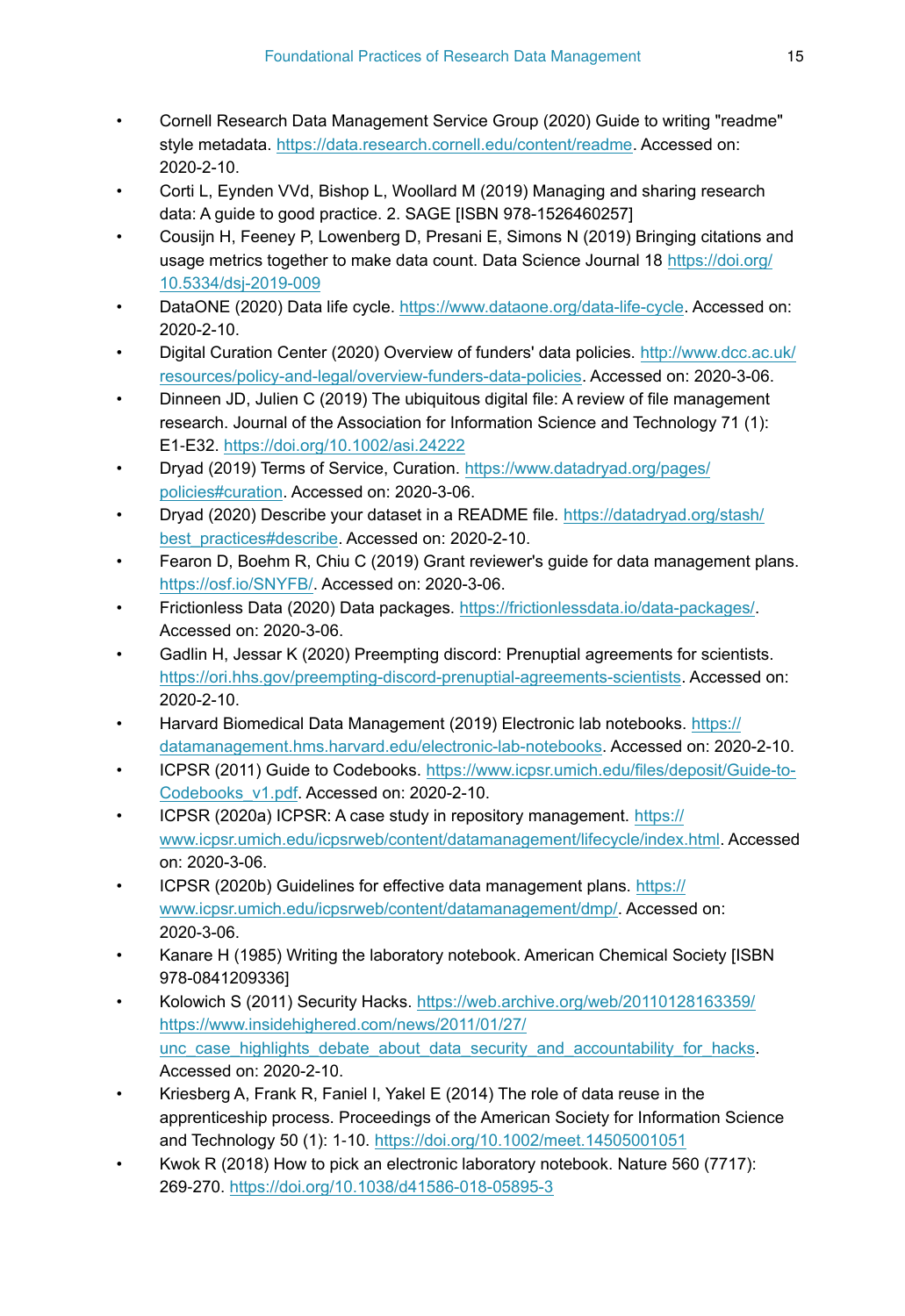- Library of Congress (2019) Recommended formats statement. [https://www.loc.gov/](https://www.loc.gov/preservation/resources/rfs/) [preservation/resources/rfs/.](https://www.loc.gov/preservation/resources/rfs/) Accessed on: 2020-3-06.
- Lim B, Klein K (2006) Team mental models and team performance: a field study of the effects of team mental model similarity and accuracy. Journal of Organizational Behavior 27 (4): 403‑418. <https://doi.org/10.1002/job.387>
- McGlynn T (2017) Keeping data readable in the long run. [https://smallpondscience.com/](https://smallpondscience.com/2017/05/15/keeping-data-readable-in-the-long-run/) [2017/05/15/keeping-data-readable-in-the-long-run/](https://smallpondscience.com/2017/05/15/keeping-data-readable-in-the-long-run/). Accessed on: 2020-3-06.
- Michener W (2015) Ten simple rules for creating a good data management plan. PLOS Computational Biology 11 (10): e1004525.<https://doi.org/10.1371/journal.pcbi.1004525>
- NIH Office of the Ombudsman (2011) Questions for scientific collaborators. [https://](https://ombudsman.nih.gov/sites/default/files/Sample%20Partnering%20Agreement%20Template.pdf) [ombudsman.nih.gov/sites/default/files/](https://ombudsman.nih.gov/sites/default/files/Sample%20Partnering%20Agreement%20Template.pdf) [Sample%20Partnering%20Agreement%20Template.pdf](https://ombudsman.nih.gov/sites/default/files/Sample%20Partnering%20Agreement%20Template.pdf). Accessed on: 2020-2-10.
- Nosek BA, Alter G, Banks GC, Borsboom D, Bowman SD, Breckler SJ, Buck S, Chambers CD, Chin G, Christensen G, Contestabile M, Dafoe A, Eich E, Freese J, Glennerster R, Goroff D, Green DP, Hesse B, Humphreys M, Ishiyama J, Karlan D, Kraut A, Lupia A, Mabry P, Madon T, Malhotra N, Mayo-Wilson E, McNutt M, Miguel E, Paluck EL, Simonsohn U, Soderberg C, Spellman BA, Turitto J, VandenBos G, Vazire S, Wagenmakers EJ, Wilson R, Yarkoni T (2015) Promoting an open research culture. Science 348 (6242): 1422‑1425. <https://doi.org/10.1126/science.aab2374>
- Pascal C (2006) Managing data for integrity: Policies and procedures for ensuring the accuracy and quality of the data in the laboratory. Science and Engineering Ethics 12 (1): 23‑39.<https://doi.org/10.1007/s11948-006-0004-0>
- Pearlman R (2009) NASA erased first moonwalk tapes, but restores copies. [https://](https://www.space.com/6994-nasa-erased-moonwalk-tapes-restores-copies.html) [www.space.com/6994-nasa-erased-moonwalk-tapes-restores-copies.html.](https://www.space.com/6994-nasa-erased-moonwalk-tapes-restores-copies.html) Accessed on: 2020-2-10.
- Pinheiro E, Weber W, Barroso LA (2007) Failure trends in a large disk drive population. In: USENIX (Ed.) 5th USENIX Conference on File and Storage Technologies. URL: [https://www.usenix.org/legacy/events/fast07/tech/full\\_papers/pinheiro/pinheiro\\_old.pdf](https://www.usenix.org/legacy/events/fast07/tech/full_papers/pinheiro/pinheiro_old.pdf)
- Piwowar H, Vision T (2013) Data reuse and the open data citation advantage. PeerJ 1 <https://doi.org/10.7717/peerj.175>
- PLOS (2020) Recommended repositories. [https://journals.plos.org/plosone/s/](https://journals.plos.org/plosone/s/recommended-repositories) [recommended-repositories](https://journals.plos.org/plosone/s/recommended-repositories). Accessed on: 2020-3-06.
- ReproZip (2020) ReproZip. <https://www.reprozip.org/>. Accessed on: 2020-3-06.
- SPARC (2016) Browse data sharing requirements by Federal Agency. [http://](http://datasharing.sparcopen.org/data) [datasharing.sparcopen.org/data](http://datasharing.sparcopen.org/data). Accessed on: 2020-3-06.
- Swearingen J (2018) When Amazon web services goes down, so does a lot of the web. [https://nymag.com/intelligencer/2018/03/when-amazon-web-services-goes-down-so](https://nymag.com/intelligencer/2018/03/when-amazon-web-services-goes-down-so-does-a-lot-of-the-web.html)[does-a-lot-of-the-web.html](https://nymag.com/intelligencer/2018/03/when-amazon-web-services-goes-down-so-does-a-lot-of-the-web.html). Accessed on: 2020-3-06.
- The University of California Curation Center of the California Digital Library (2020) DMPTool. <https://dmptool.org/>. Accessed on: 2020-3-06.
- Thomson J (2007) How to start–and keep–a laboratory notebook: Policy and practical guidelines. <http://www.iphandbook.org/handbook/ch08/p02/>. Accessed on: 2020-2-10.
- UK Data Service (2020) Research data lifecycle. [https://www.ukdataservice.ac.uk/](https://www.ukdataservice.ac.uk/manage-data/lifecycle) [manage-data/lifecycle.](https://www.ukdataservice.ac.uk/manage-data/lifecycle) Accessed on: 2020-2-10.
- Unidata (2020) NetCDF Conventions. [https://www.unidata.ucar.edu/software/netcdf/](https://www.unidata.ucar.edu/software/netcdf/conventions.html) [conventions.html.](https://www.unidata.ucar.edu/software/netcdf/conventions.html) Accessed on: 2020-6-09.